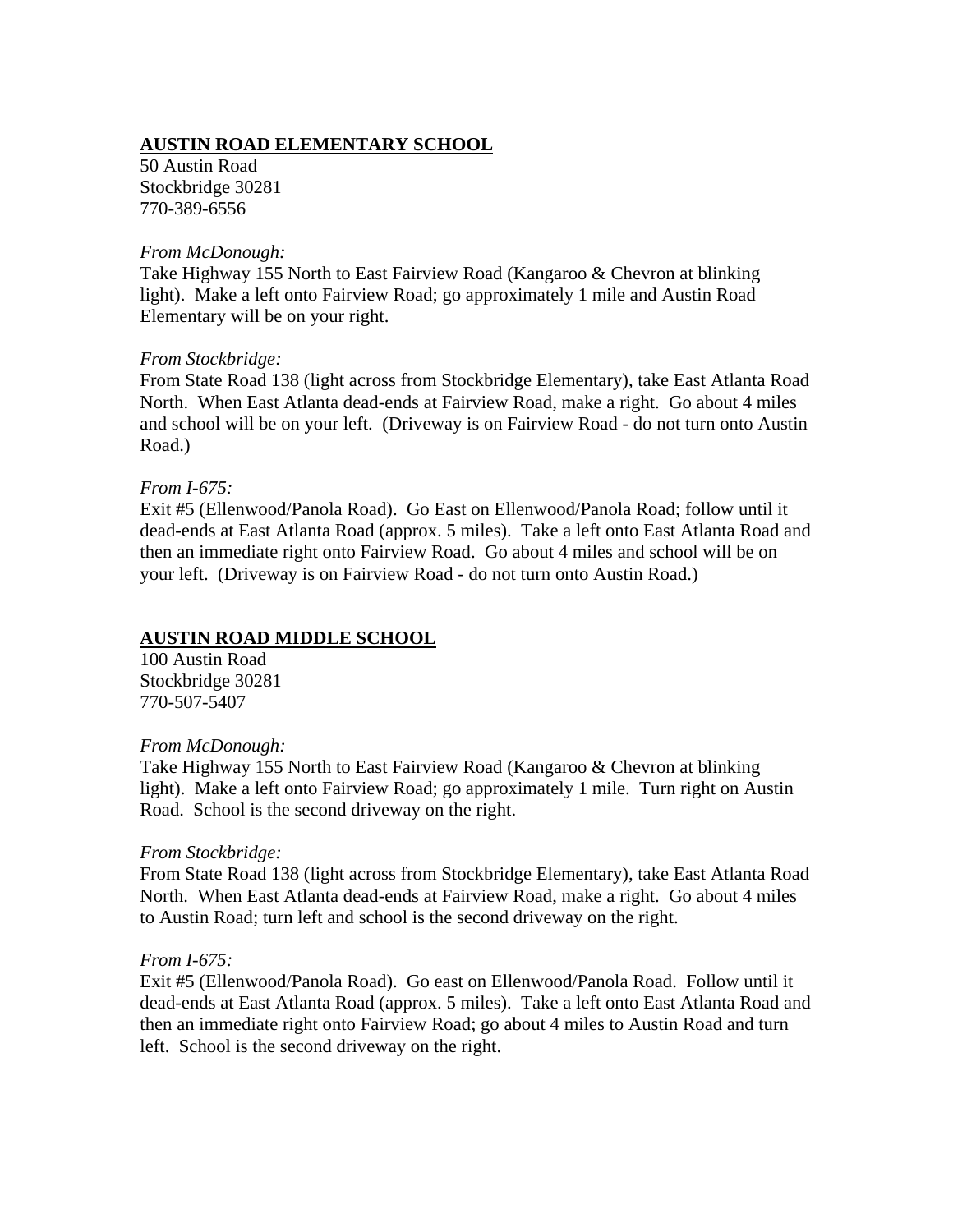## **BETHLEHEM ELEMENTARY SCHOOL**

1000 Academic Parkway Locust Grove, GA 30248 770-288-8571

#### *From Atlanta:*

I-75 South to exit 216. Turn right. Proceed to the second red light and make a left. (The intersection is Bill Gardner Parkway and Hampton-Locust Grove Road). Make a Left on Lester Mill Road. At the entrance of Eagles Brook subdivision make a left onto Bethlehem Road. Travel approximately 11/2 miles. Make a left onto Academic Parkway. You will actually travel through a proposed subdivision to get to the school

*OR* 

I-75 south to exit 216. Get off the exit and turn left back under I-75. Proceed to the 2<sup>nd</sup> red light. (Midland Industrial Park) make a right into Midland. Proceed through the industrial park until you come to Highway 42. Make a right onto Highway 42 and travel approximately 2-3 miles. Make a left onto Bethlehem Road. Proceed over  $I - 75$  until you pass a little red church on your left. ( Bethlehem Baptist Church) you will see a sign shortly with an arrow to Bethlehem Elementary School.

## **COTTON INDIAN ELEMENTARY SCHOOL**

1201 Old Conyers Road Stockbridge 30281 770-474-9983

### *From Atlanta:*

Take I-75 south to Exit #228 which is GA-138. Exit toward Stockbridge; turn left onto 138. This road will dead-end into the Wal-Mart shopping center. Follow the signs to Hwy. 138 to the right; you will go over an arc like bridge. At the bottom of the bridge, take a left onto East Atlanta Road; right before you get to the Publix, take a right onto Old Conyers Road. You will pass Stockbridge Middle, and then Stockbridge High School. Cotton Indian is right past the high school on the left.

### **DUTCHTOWN ELEMENTARY SCHOOL**

159 Mitchell Road Hampton 30228 770-471-0844

*From Atlanta:* 

Take I-75 South to Exit #221; turn right onto Jonesboro Road going west 2.6 miles. Turn right onto Mitchell Road. Turn right at first road (unnamed) into Dutchtown Campus. The school is on the right.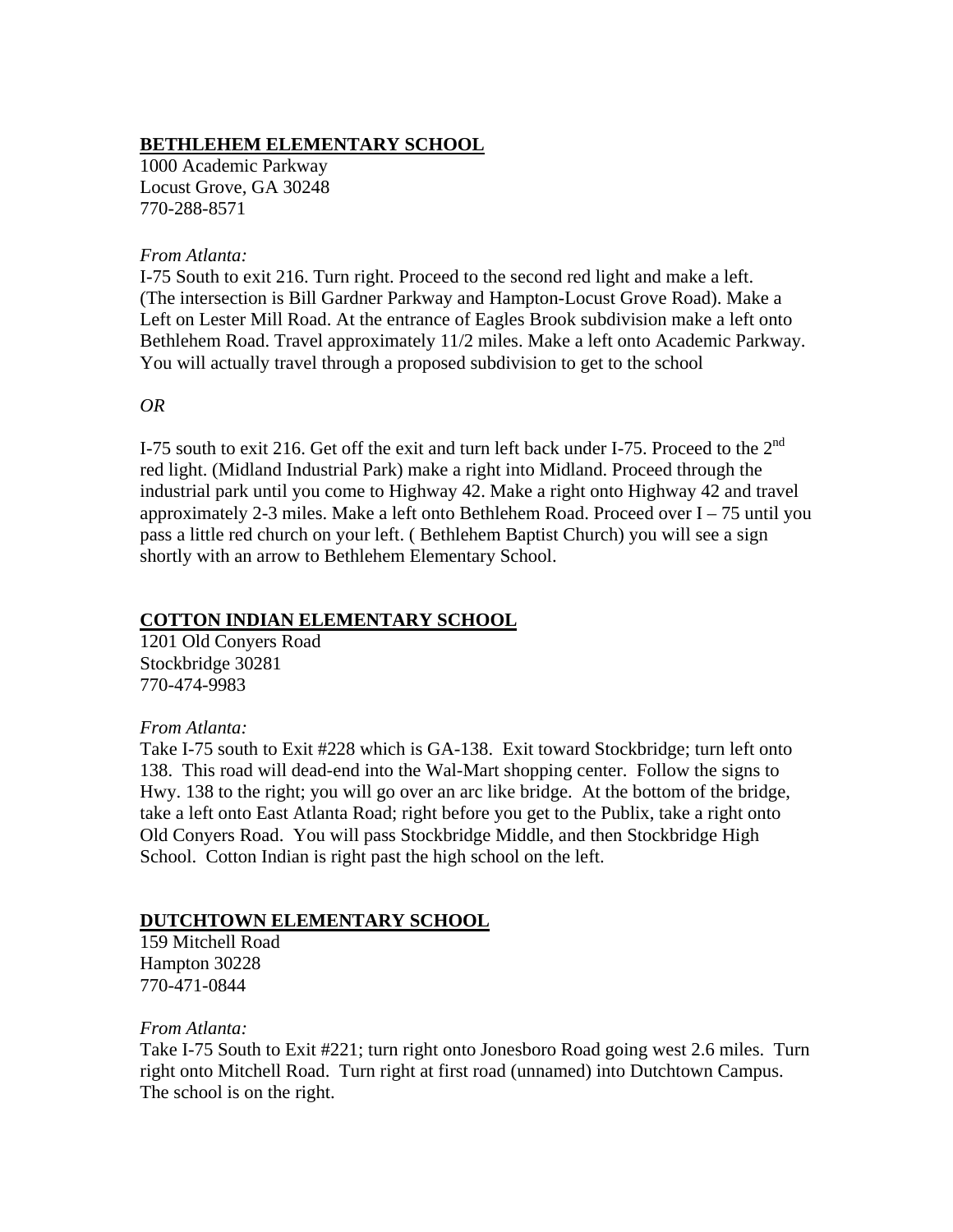## **DUTCHTOWN HIGH SCHOOL**

149 Mitchell Road Hampton 30228 770-515-7510

*From Atlanta:* 

Take I-75 South to Exit #221. Turn right on Jonesboro Road going west 2.6 miles. Turn right onto Mitchell Road. Turn right at first road (unnamed) into Dutchtown Campus. The school is first school on the left.

### **DUTCHTOWN MIDDLE SCHOOL**

155 Mitchell Road Hampton 30228 770-515-7500

### *From Atlanta:*

Take I-75 South to Exit #221. Turn right on Jonesboro Road going west 2.6 miles. Turn right onto Mitchell Road. Turn right at first road (unnamed) into Dutchtown Campus. The school is second school on the left.

## **EAGLE'S LANDING HIGH SCHOOL**

301 Tunis Road McDonough 30253 770-954-9515

*From Atlanta:* 

Take I-75 South to exit #222 (Jodeco Road) and turn left. Go to third traffic light and turn left onto Tunis Road. The school is three blocks on the left (2nd school on left).

*From I-75 North:*  Get off at exit #222 (Jodeco Road) and turn right. Go to second traffic light and turn left onto Tunis Road. The school is three blocks on the left (2nd school on left).

*From Hwy. 42:* 

Turn onto Jodeco Rd and go approximately three miles. Turn right at the light onto Tunis Road. The school is three blocks on the left (2nd school on the left).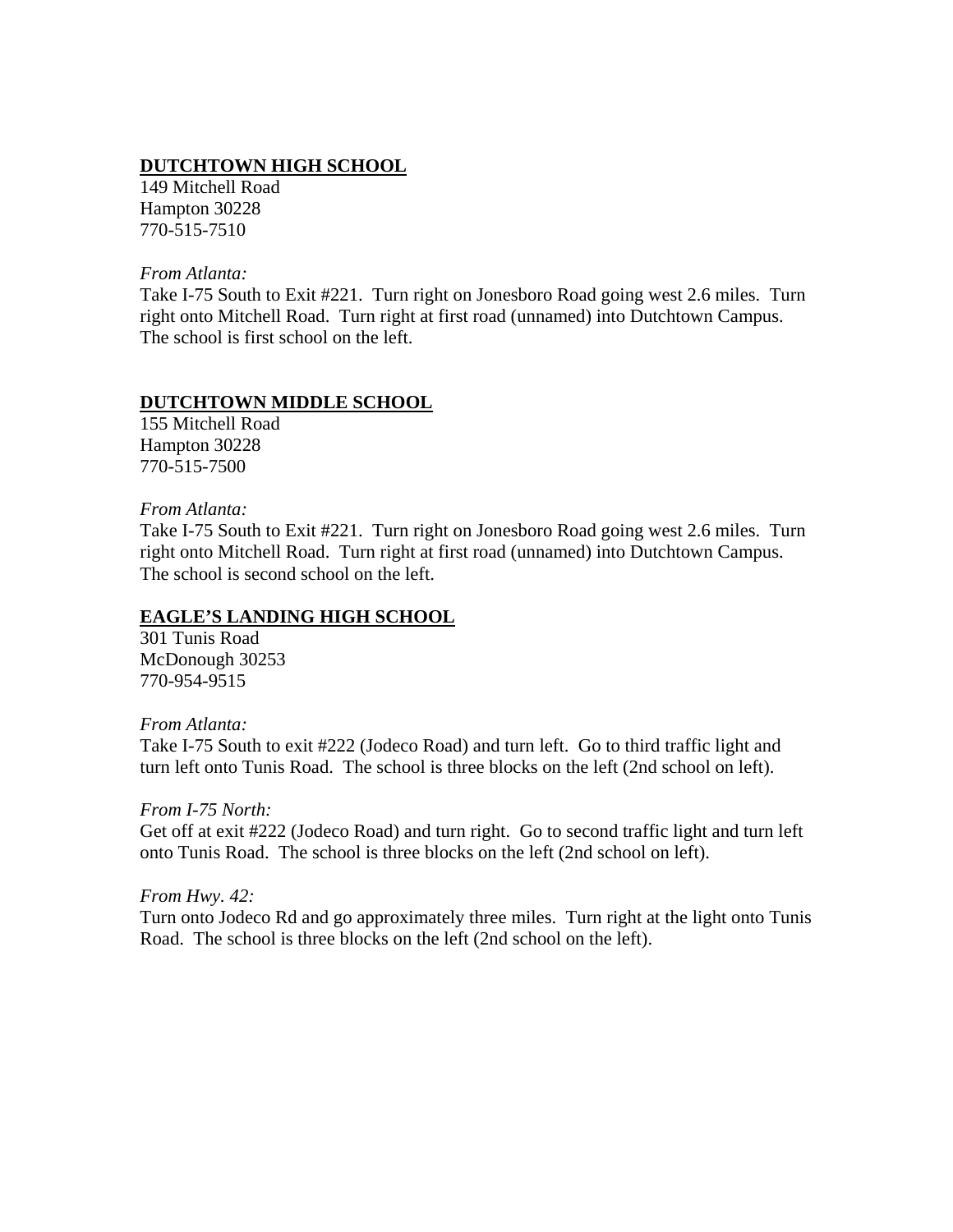## **EAGLE'S LANDING MIDDLE SCHOOL**

295 Tunis Road McDonough 30253 770-914-8189

#### *From Atlanta:*

Take I-75 south to exit #222 (Jodeco Road) and turn left. Go to third traffic light and turn left onto Tunis Road. School is three blocks on the left (1st school on the left).

### *From I-75 North:*

Get off at exit #222 (Jodeco Road) and turn right. Go to second traffic light and turn left onto Tunis Road. School is three blocks on the left (1st school on the left).

### *From Hwy. 42:*

Turn onto Jodeco Rd. go approximately three miles; turn right at the light onto Tunis Road. School is three blocks on the left (1st school on the left).

# **EAST LAKE ELEMENTARY SCHOOL**

199 East Lake Road McDonough 30252 678-583-8947

### *From Atlanta:*

Take I-75 south to exit #222, Jodeco Road. Go left over the bridge and continue on Jodeco Road until it ends at Hwy 42. Go left on Hwy. 42 one block to the first light; this is Campground Road. Go right on Campground Road to the first traffic light at Hwy. 155; take a left on Hwy. 155. Go about 1 1/2 miles to the next light (there will be a McDonald's on your left); take a right on East Lake Road. The school is approximately 1/4 mile on the left.

### **FAIRVIEW ELEMENTARY SCHOOL**

4458 Fairview Road Stockbridge 30281 770-474-8265

### *From Atlanta:*

Take I-75 south to Stockbridge/Hwy 138, Exit #228. Go east on US-23/N Henry Blvd/GA-138/GA-42/Stockbridge Highway and follow to East Atlanta Road. After you cross over bridge at 1st light turn left onto East Atlanta Road and go 5.3 miles; bear right onto Panola Road and continue for .6 miles. Turn right onto Fairview Road and continue for .7 miles. School is on the right.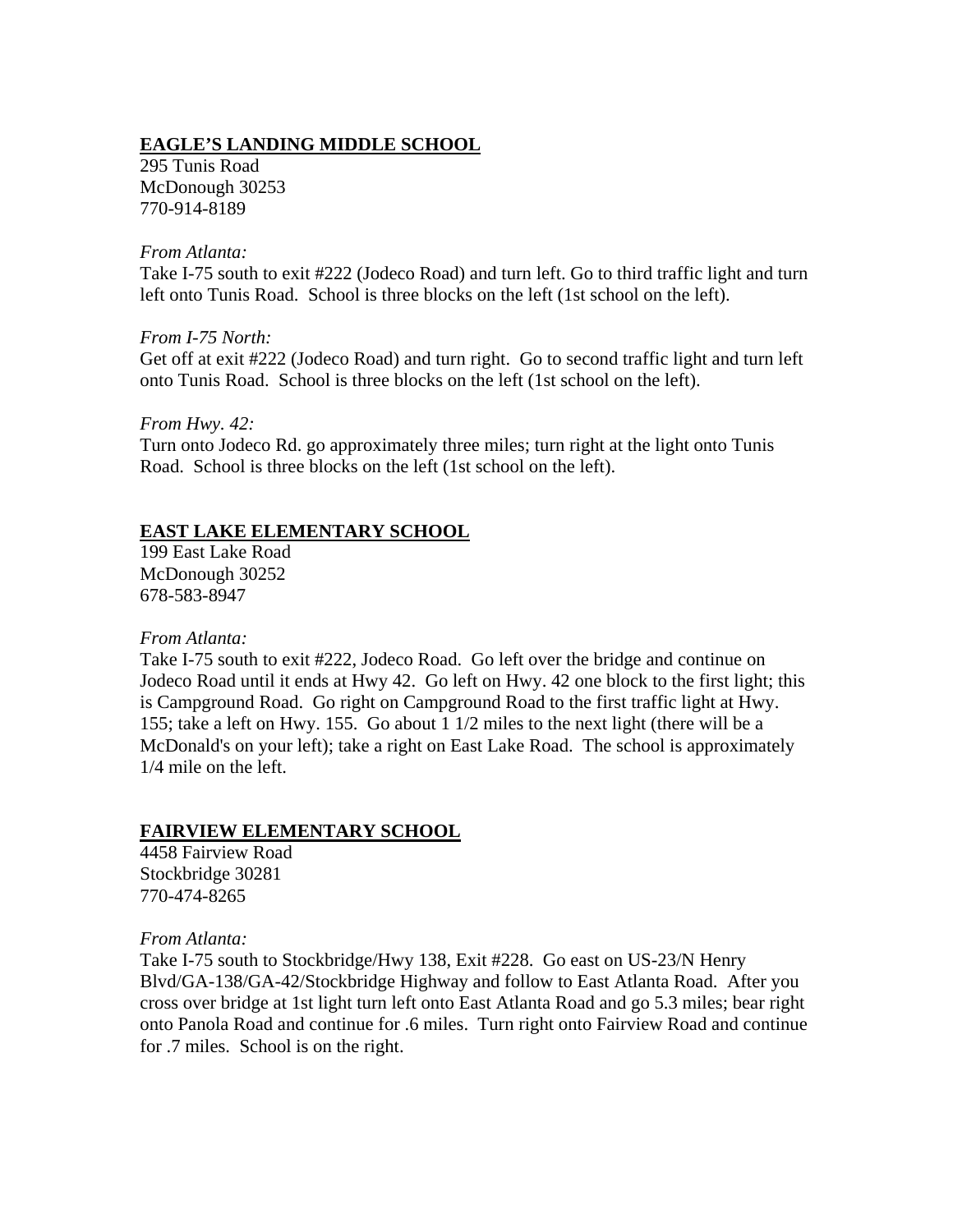## **FLIPPEN ELEMENTARY SCHOOL**

425 Peach Drive McDonough 30253 770-954-3522

#### *From Highway 42:*

Take 42 South or 42 North; turn onto Jodeco Road at the Citgo (Kangaroo) gas station. Go across the railroad tracks; turn to the right at the second road - Peach Drive. The school is located about 1 mile down Peach Drive on the left.

### *From I-75:*

Taking I-75 North turn right, or if taking I-75 South turn left, at Exit #222 (Jodeco Rd), going East past the Hardees. Go through two traffic lights - Peach Drive is the next road on the left. The school is located about 1 mile down Peach Drive on the left.

### **HAMPTON ELEMENTARY SCHOOL**

10 Central Avenue Hampton 30228 770-946-4345

#### *From Atlanta:*

Take I-75 south to Hwy 20/81, Exit #218. Turn right on Hwy. 20 West towards Atlanta Motor Speedway and stay on this road until you come into the city of Hampton. At deadend turn right on Main Street, then turn left at Oak Street. Turn right at 2nd street (College Street), pass the city park and you will see the school in front of you. Please park in the lot beside the school, not in front.

#### *From Hwy 19/41:*

Turn directly in front of Atlanta Motor Speedway onto Oak Street ; go about 1.5 miles to the stop sign. Turn left onto Central Avenue and you will see the school in front of you. Please park in the lot beside the school, not in front.

### **HENRY COUNTY HIGH**

401 East Tomlinson Street McDonough 30253 770-957-3943

#### *From Atlanta:*

Take I-75 south to Hwy 155, exit #216. Turn left and continue until you come to a 4-way stop; go straight, then go thru two traffic lights and continue to first street on right. Turn right onto Tomlinson Street. School on the right just past the football field.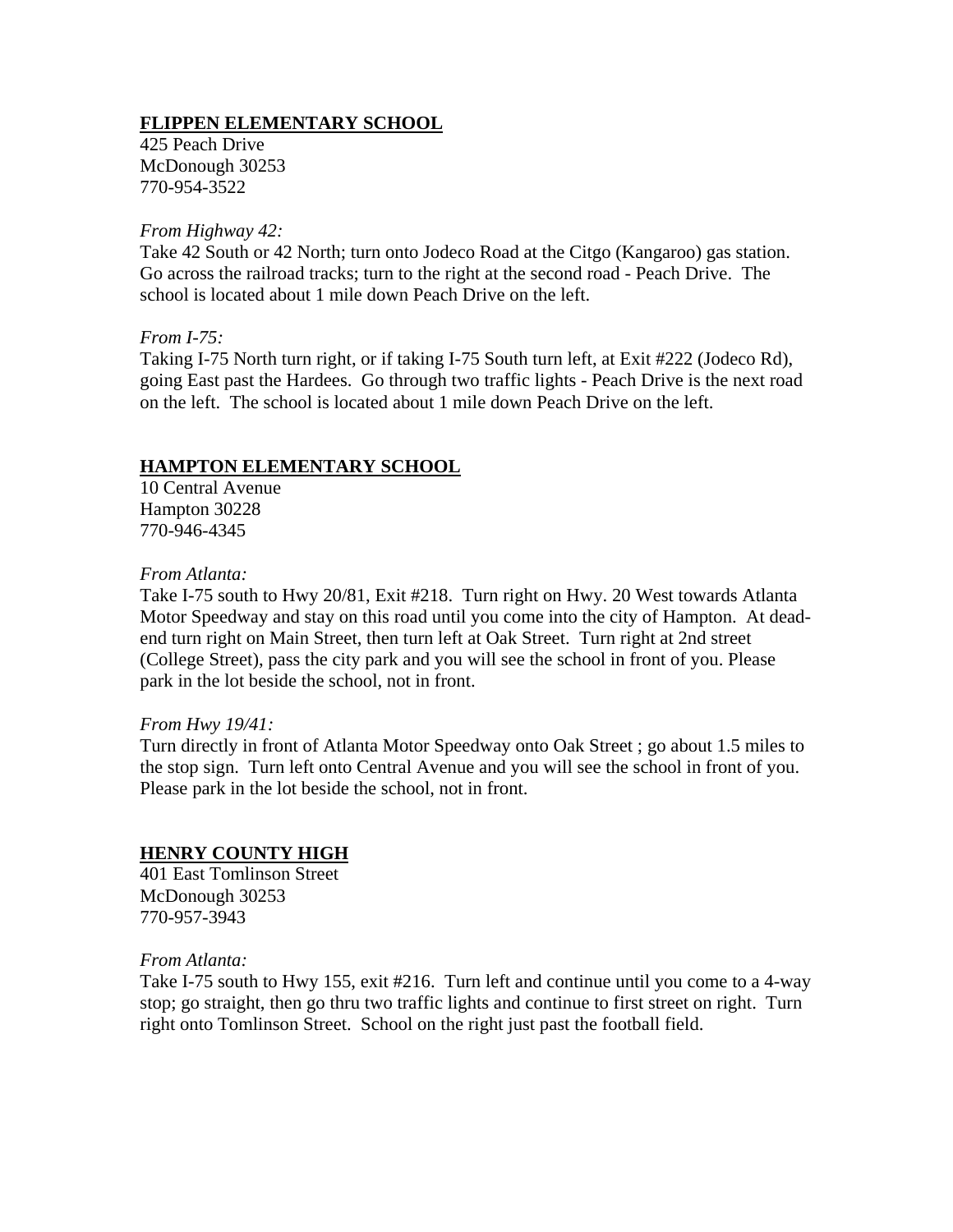## **HENRY COUNTY MIDDLE**

166 Holly Smith Drive McDonough 30253 770-957-3945

*From Atlanta:* 

Take I-75 south to exit #218, Hwy 20/81. Turn left; continue about 2 miles. Turn right onto Philips Drive; the 3rd street to the right is Holly Smith Drive. Turn right and this will bring you straight to the school.

### **HICKORY FLAT ELEMENTARY**

841 Brannan Road McDonough 30253 770-898-0107

*From Atlanta:*

Take I-75 southbound, exit #222. Turn left onto Jodeco Road going east toward Flippen. Continue until Jodeco Road dead-ends at Hwy 42. Turn left on Hwy 42; then at first traffic light turn right on Campground Road. Continue to first intersection and turn left on Brannan Road; the school is a couple of miles on the left.

## **LOCUST GROVE ELEMENTARY SCHOOL**

95 Griffin Road Locust Grove 30248 770-957-5416

### *From Atlanta:*

Take exit #212 (Locust Grove/Bill Gardner Parkway) and turn east/left onto Bill Gardner Parkway. Road dead-ends into Hwy 23/42; turn right and go through town - new Post Office is on the right. Turn right onto L.G. Griffin Road at the Post Office; school is two blocks on the right.

## **LUELLA ELEMENTARY SCHOOL**

575 Walker Road Locust Grove 30248 770-288-2035

*From Atlanta:* 

Take I-75 south to exit #216 (McDonough, Hwy 155). At the traffic light (end of the exit ramp), turn right; go approximately 2.5 miles to Walker Drive and turn right (Walker Drive is just past the entrance to Summer Lake Subdivision). Follow Walker Drive to Luella Elementary School on the left, just past the Montessori School.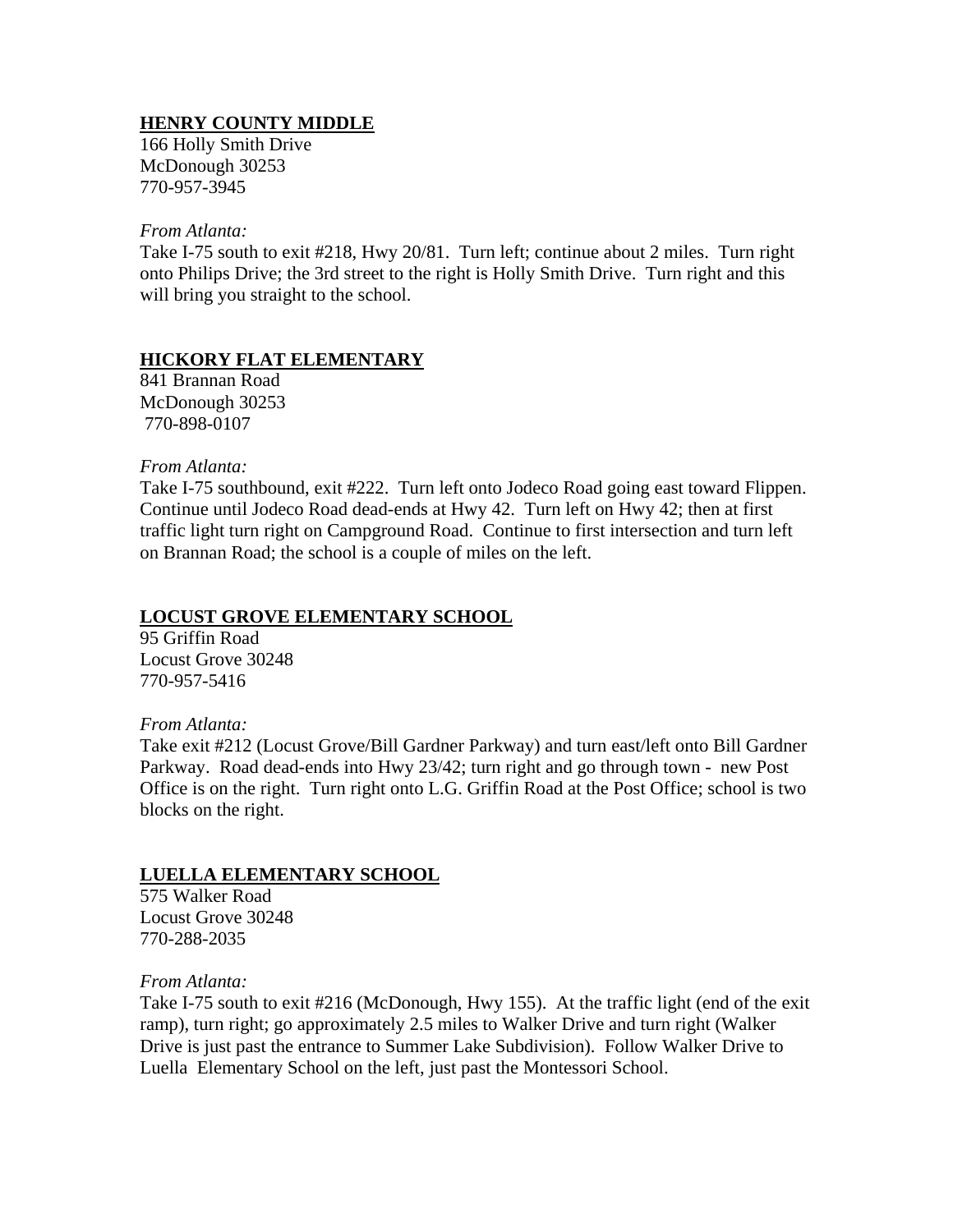# **LUELLA HIGH SCHOOL**

603 Walker Drive Locust Grove 30248 770-898-9822

*From Atlanta:* 

Take I-75 south to exit #216 (McDonough, Hwy 155). At the traffic light (end of the exit ramp), turn right; go approximately 2.5 miles to Walker Drive and turn right (Walker Drive is just past the entrance to Summer Lake Subdivision). Follow Walker Drive to Luella High School on the left.

# **LUELLA MIDDLE SCHOOL**

2075 Hampton-Locust Grove Road Locust Grove 30248 678-583-8919

### *From Atlanta:*

Take I-75 South to Exit #216 (Hwy 155); turn right at the end of the ramp. Travel approximately 4 miles; you will come to a traffic light; turn right onto Hampton-Locust Grove Road. Proceed 1.5 miles - school is on the right.

### *From Macon:*

Take I-75 North to Exit #212 (Locust Grove); turn left at the end of the exit ramp. Go approximately 3.5 miles along Bill Gardner Parkway to Highway 155; cross over Hwy. 155 and continue about 1.5 miles - school will be on the right.

## **MCDONOUGH ELEMENTARY SCHOOL**

330 Tomlinson Street McDonough 30253 770-957-4101

*From Atlanta:* 

Take I-75 south to Exit #216, (Hwy 155). Turn left and continue until a 4-way stop. Go straight thru 4-way stop; then go through two traffic lights and continue to first street on right. Turn right onto Tomlinson Street - school is on the left.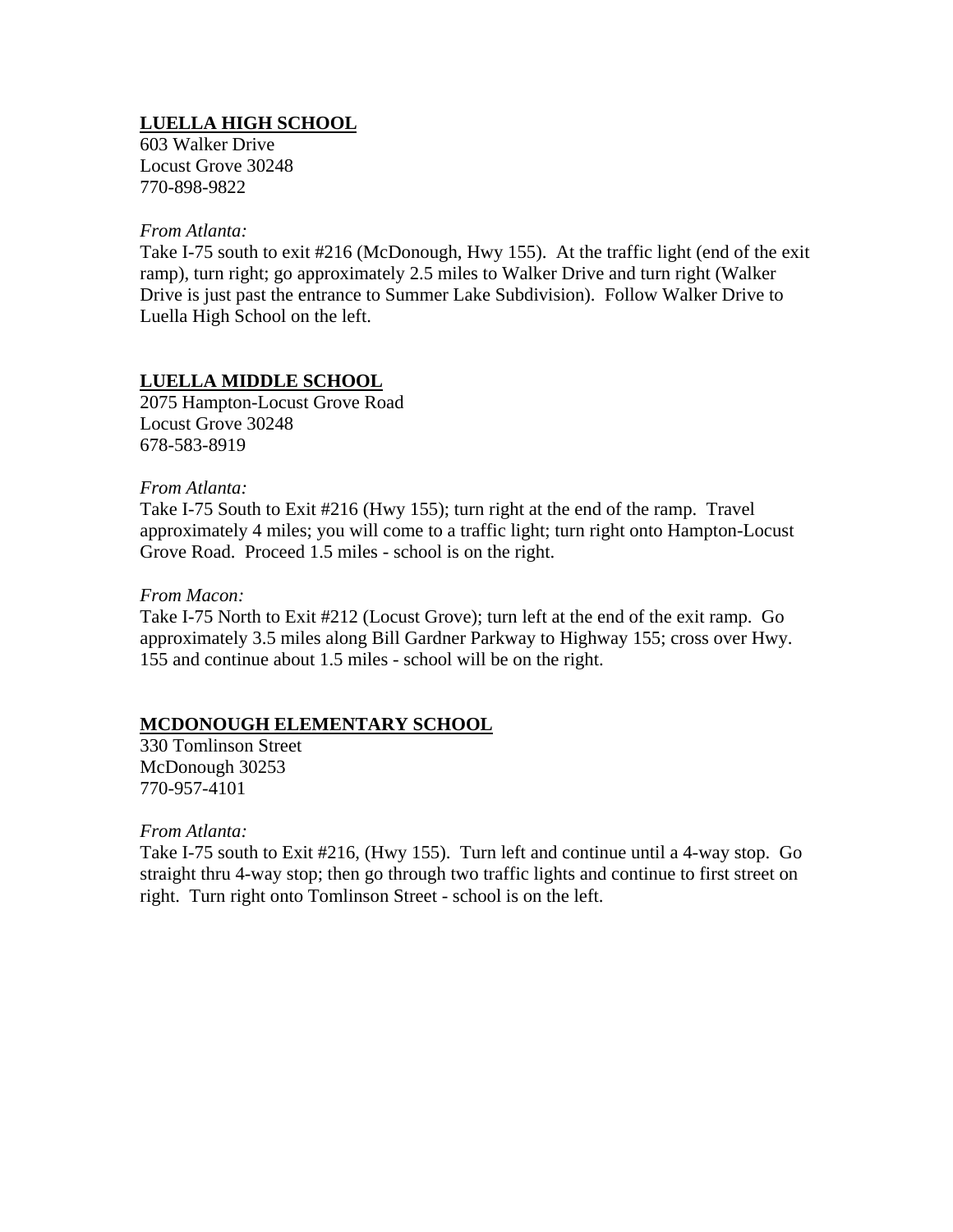## **MT. CARMEL ELEMENTARY SCHOOL**

2450 Mt. Carmel Road Hampton 30228 770-897-9799

#### *From Atlanta:*

Take I-75 south to Exit #221 (Jonesboro Rd.). Turn right; take 1st left at intersection of Mill Road. Go to the 1st stop sign and turn right onto Mt. Carmel Road. School is approximately 4 miles on the right.

#### OR

Take I-75 south to Exit #221 (Jonesboro Road). Turn left and cross over I-75; go about 1 mile to first road and turn right on Mt. Carmel Road; go about 4.5 miles and school is on the right.

### **NEW HOPE ELEMENTARY**

1655 New Hope Road Locust Grove 30248 770-898-7362

### *From I-75:*

Exit #218, Highway  $81/20 -$  go east. Go approximately 7.8 miles, and turn right onto New Hope Road (between Chevron and Shane's Rib Shack.) Go 4 miles - school will be on your left.

Exit #216, Highway 155 – go north on 155 to Highway 81. Turn right onto 81 east and go approximately 6.7 miles. Turn right onto New Hope Road (between Chevron and Shane's Rib Shack.) Go 4 miles - school will be on your left.

## **OAKLAND ELEMENTARY SCHOOL**

551 Highway 81 West McDonough 30253 770-954-1901

*From Atlanta:* 

Take I-75 south to exit #218 (Hwy 20/81); turn right off ramp, then turn right at first light (Hwy. 81 West/McDonough/Lovejoy Road). School is 1 mile on left.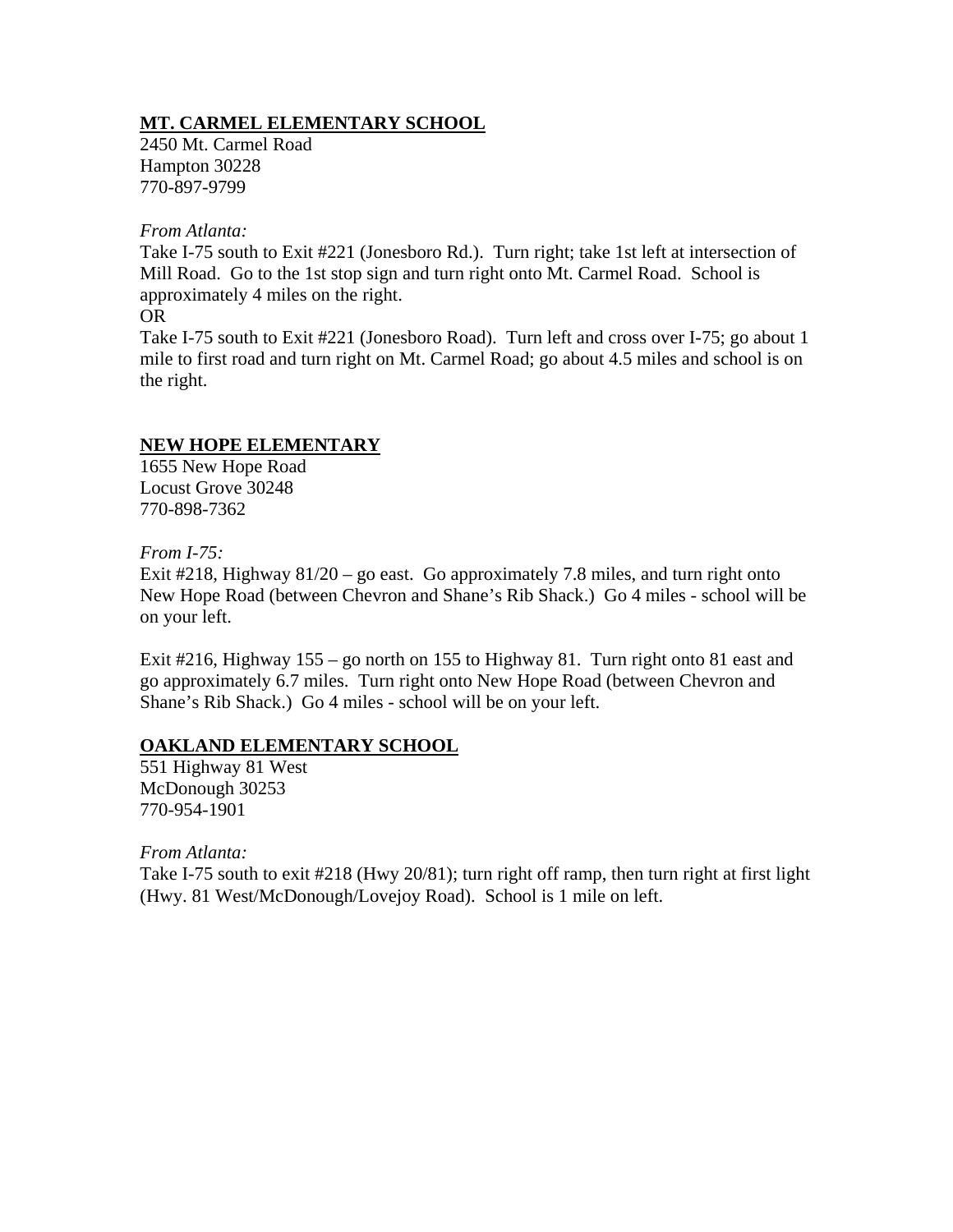# **OLA ELEMENTARY SCHOOL**

278 North Ola Road McDonough 30252 770-957-5777

*From McDonough:* 

Take Hwy 81 East for about 7 miles; turn left onto North Ola Road and continue for 1/2 mile. Schools are on the right - 1st school is Ola Elementary, 1st thru  $5<sup>th</sup>$ , and 2nd school is JB Henderson, Kindergarten only.

# **OLA HIGH SCHOOL**

357 North Ola Road McDonough 30252 770-288-3222

### *From McDonough:*

Take Hwy 81 East for about 7 miles; turn left onto North Ola Road and continue for 3/4 mile. Entrance to the middle and high school campus is on the left; first school on the right is Ola High.

## **OLA MIDDLE SCHOOL**

353 North Ola Road McDonough 30252 770-288-2108

### *From McDonough:*

Take Hwy 81 East for about 7 miles; turn left onto North Ola Road and continue for 3/4 mile. Entrance to the middle and high school campus is on the left; second school on the right is Ola Middle.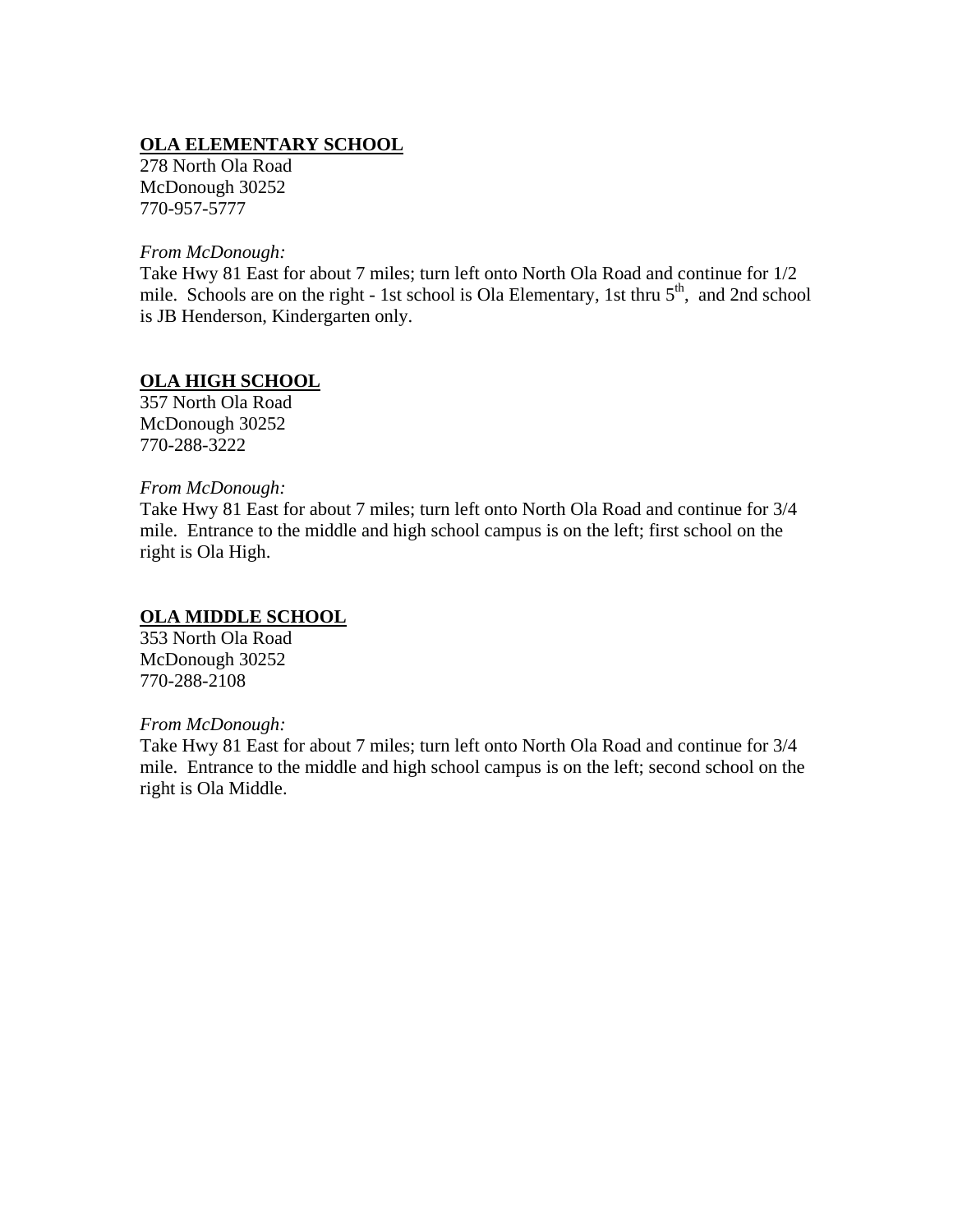## **PATES CREEK ELEMENTARY SCHOOL**

1309 Jodeco Road Stockbridge 30281 770-389-8819

### *From I-75:*

I-75 South take Exit #224 (Eagle's Landing Parkway/Hudson Bridge Road); turn right. Continue to first traffic light (at Kroger Shopping Center) and turn left; at next traffic light (Jodeco Road) turn left and school is about  $\frac{1}{4}$  mile on right.

## OR

*From I-75:* 

I-75 South take Exit #222 (Jodeco Road); turn right. Continue for about 2 miles and school is on the left.

# **PATRICK HENRY HIGH SCHOOL**

109 Lee Street Stockbridge 30281 770-507-6414

*From Atlanta:* 

Take I-75 South, Exit #224, Eagles Landing Parkway/Hudson Bridge Road; turn left. Go over the bridge to the 2nd traffic light, Rock Quarry Road, and turn left. Go until it deadends into N. Henry Blvd.; turn left, go to the 1st traffic light (South Lee Street) and turn left. Go to stop sign and turn right. School is at back of parking lot. OR

Take I-75 South, Exit #228 (Hwy 138). Follow Hwy 138 East into Stockbridge; turn right onto Ga. Hwy. 138/US 23/N. Henry Blvd. at Wal-Mart. Go about 2 miles past this intersection; go over the bridge and straight through traffic light at bottom of bridge. At next traffic light (directly in front of church), turn right onto South Lee Street; go to stop sign and turn right - school is at back of parking lot.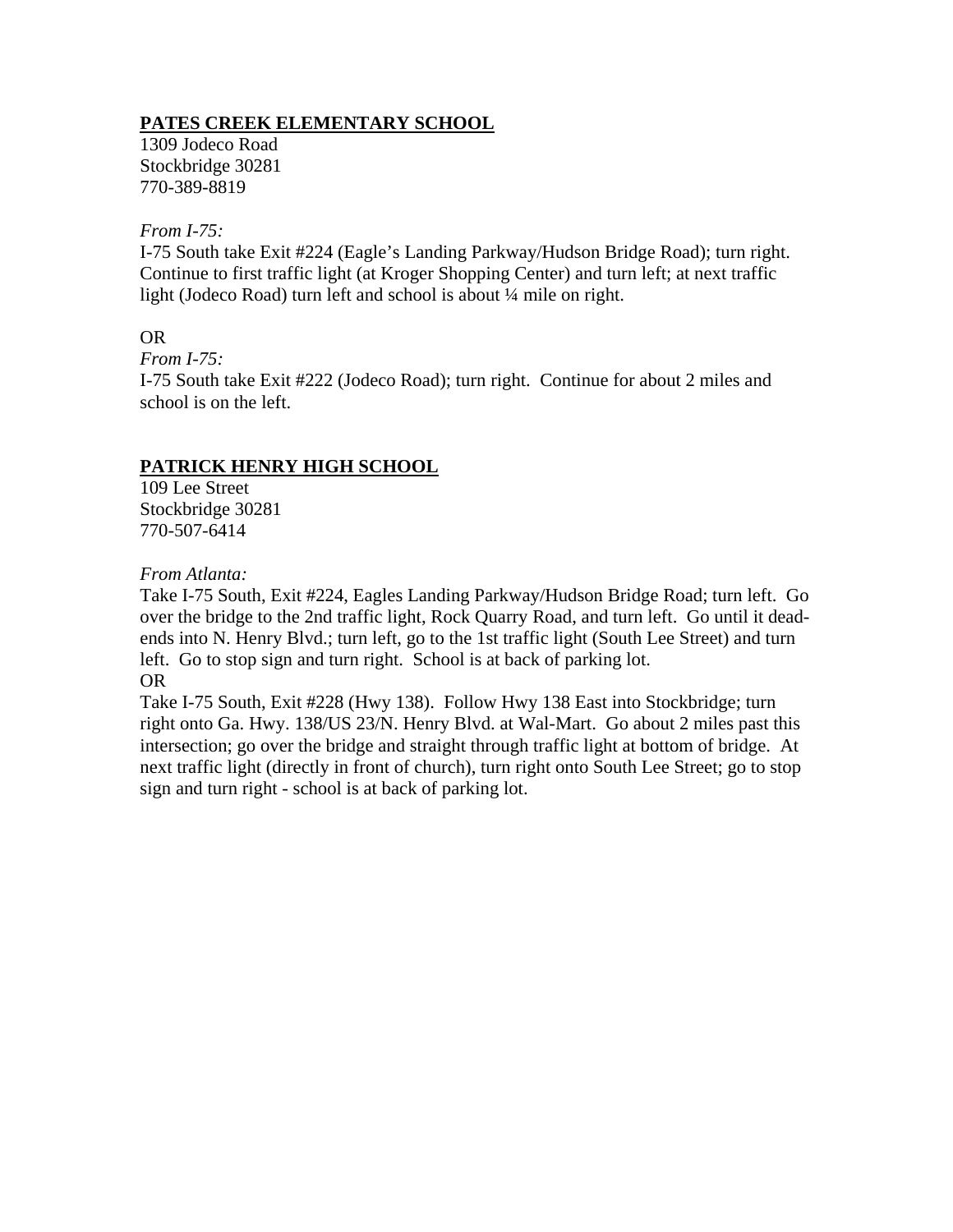### **PLEASANT GROVE ELEMENTARY**

150 Reagan Road Stockbridge 30281 770-898-0176

### *From I-75:*

Take exit #228 (Hwy 138); follow highway 138 east to Stockbridge. Stay on Highway 138, as it turns right at Wal-Mart. Follow Highway 138 until you reach a four-way stop at Georgia Highway 155 (10 miles from I-75); turn right onto Highway 155 and go 2.8 miles to Reagan Road. Turn right onto Reagan Road - turn right into the school parking lot.

### *From McDonough:*

Take Georgia Highway 155 North from McDonough for about 7 miles. Turn left onto Reagan Road, and then right into the school parking lot

### **RED OAK ELEMENTARY SCHOOL**

175 Monarch Village Way Stockbridge 30281 770-389-1464

### *From McDonough:*

North on I-75 to exit #224 (Eagles Landing Parkway/Hudson Bridge Road); turn left back over 75. Go to the traffic light at the Kroger Shopping Center and turn right; this is Flippen Road. Go to the next traffic light and turn left; this is Walt Stephens Road. You will go back over 75-NO ON/OFF RAMP. Approximately 1-2 miles you will see the back of the school on your left; continuing past a couple of churches you will see the entrance to Monarch Village Subdivision; turn left into the subdivision and follow the turn about in the road - entrance to the school is on your right.

### *From Atlanta:*

I-75 South, Exit #228 (Hwy 138). Turn right; go to the next traffic light and turn left onto Speer Road. Go to the 4-way stop and turn left onto Walt Stephens Road. Go about ½ mile and the entrance to Monarch Village Subdivision will be on your right; turn right into the subdivision and follow the turn about in the road - entrance to the school is on your right.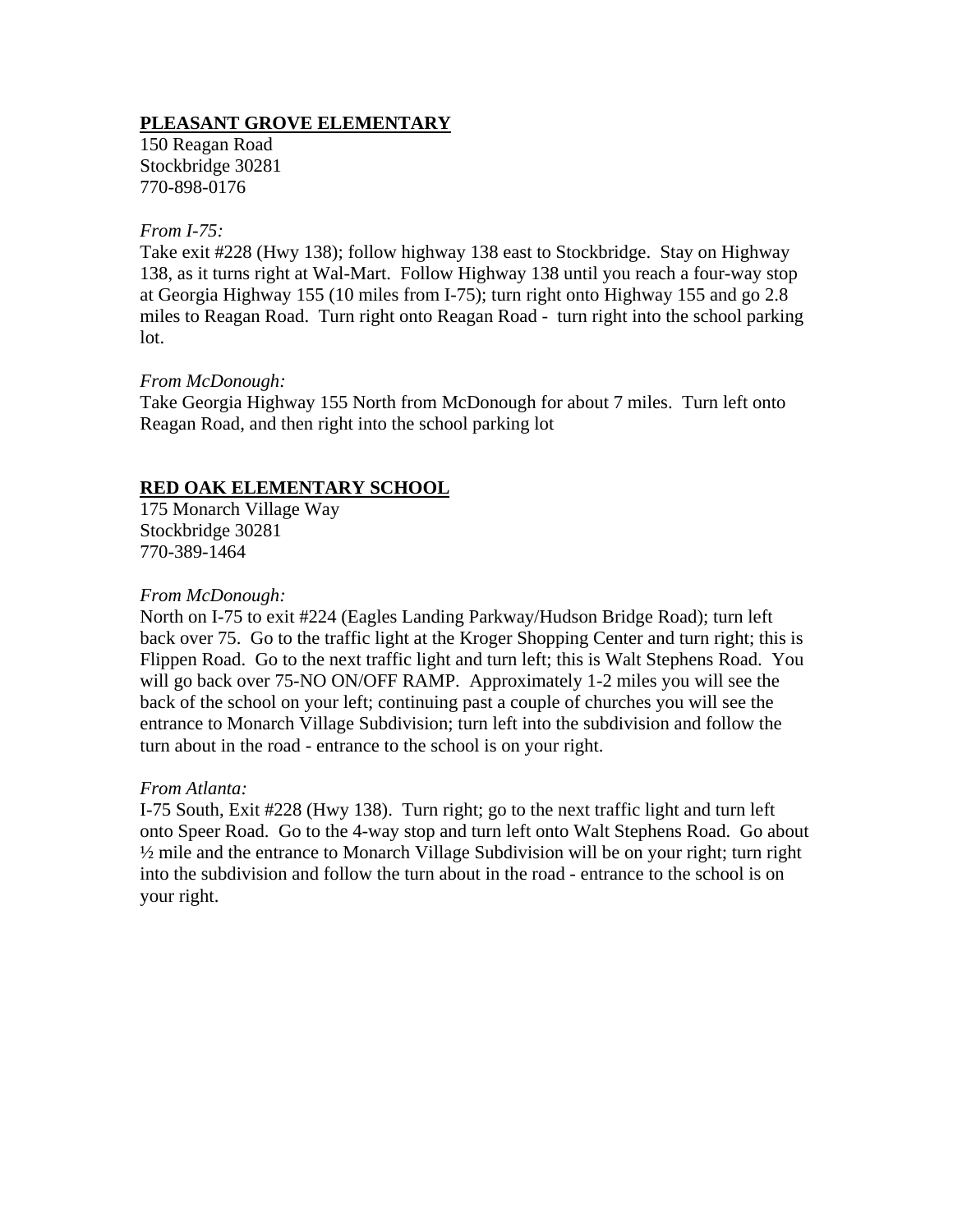## **ROCK SPRING ELEMENTARY SCHOOL**

1550 Stroud Road McDonough, GA 30252 770-957-6851

### **From McDonough Square:**

Take Hwy 81 E. Stay on Hwy 81 for approximately 6.7 miles to Keysferry Road. Turn Right onto Keysferry Road. Go approximately 3.5 miles to Stroud Road. Turn Left onto Stroud Road. Rock Spring Elementary is approximately 4/10 of a mile on the left.

## **From I-75:**

Get off I-75 at exit 216 (Hwy 155). Turn to go towards McDonough. Stay on Hwy 155 North for approximately 2.1 miles. Turn Right onto Racetrack Road. At the dead end stop sign turn Right onto Hwy 81 East. Stay on Hwy 81 East for approximately 4.9 miles. Turn Right onto Keysferry Road. Go approximately 3.5 miles to Stroud Road. Turn Left onto Stroud Road. Rock Spring Elementary is approximately 4/10 of a mile on the Left.

## **SMITH-BARNES ELEMENTARY SCHOOL**

147 Tye Street Stockbridge 30281 770-474-4066

*From Interstate 75:* 

Take exit #228 (Hwy 138); follow Hwy. 138 East into Stockbridge. Turn right onto Ga. Hwy 138/US 23/N. Henry Blvd. at Wal-Mart; go about 1.6 miles past this intersection and turn right onto Tye Street. Follow Tye Street for approximately 1/2 mile - school is on the right.

## **STOCKBRIDGE ELEMENTARY SCHOOL**

4617 North Henry Blvd Stockbridge 30281 770-474-8743

### *From Atlanta:*

Take I-75 South, Exit #224, Eagles Landing Parkway/Hudson Bridge Road. Turn left, go over the bridge to the 2nd traffic light, Rock Quarry Road, and turn left. Go until it deadends into N. Henry Blvd.; turn left. Go through the 1st traffic light – the school is the 1st driveway on the left, directly across from the church.

### OR

Take exit #228 (Hwy 138); follow Hwy. 138 East into Stockbridge. Turn right onto Ga. Hwy 138/US 23/N. Henry Blvd. at Wal-Mart. Go about 2 miles past this intersection; go over the bridge and straight through the traffic light at the bottom of the bridge – school is the first right.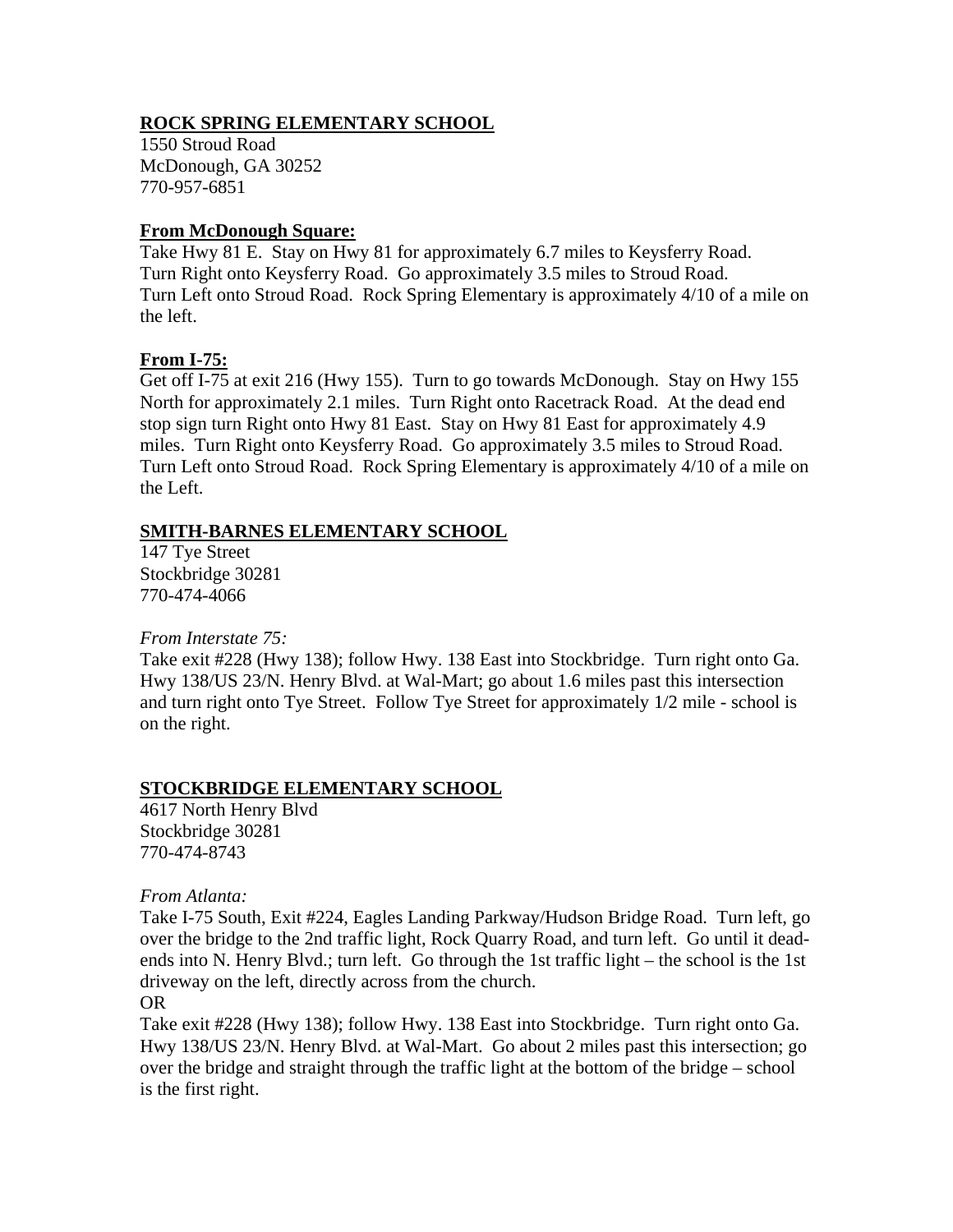### **STOCKBRIDGE HIGH SCHOOL**

1151 Old Conyers Road Stockbridge 30281 770-474-8747

#### *From Atlanta:*

Take I-75 to exit #228 (Hwy 138); turn left. Continue on Hwy. 138 until it dead-ends into Wal-Mart; turn right – Hwy. 138 becomes North Henry Blvd.; continue on North Henry until you reach the bridge. Go over the bridge and turn left at the traffic light onto East Atlanta Road; take East Atlanta Road to the first traffic light. Turn right onto Old Conyers Road; take Old Conyers Road 2 miles and school will be on the left.

### **STOCKBRIDGE MIDDLE SCHOOL**

533 Old Conyers Road Stockbridge 30281 770-474-5710

### *From Atlanta:*

Take I-75 South to Exit #228 (Hwy 138, Stockbridge); turn left going east on Hwy 138 until it dead-ends into Hwy 42/N. Henry Blvd. Turn right onto Hwy. 42/N Henry Blvd. Go 1.7 miles through Stockbridge; go over the bridge. At bottom of bridge at traffic light turn left onto East Atlanta Road; go 6/10 of a mile to Old Conyers Road. Turn right at the traffic light (Publix Shopping Center on left); go 7/10 of a mile. School is on the left.

## **TIMBER RIDGE ELEMENTARY**

2825 GA. Hwy 20 McDonough 30252 770-288-3237

\*\*\* Until Timber Ridge opens on the actual campus, please see directions for East Lake Elementary and Pleasant Grove Elementary. When campus opens (expected **January 2007**), please use the following directions:

#### *From Atlanta:*

Take I-75 south to Exit #216, (Hwy 155). Turn left and continue until a 4-way stop. Go straight thru 4-way stop; then go through two traffic lights. Road turns into Ga. Hwy. 20 – go approximately 5 miles and school will be on your left.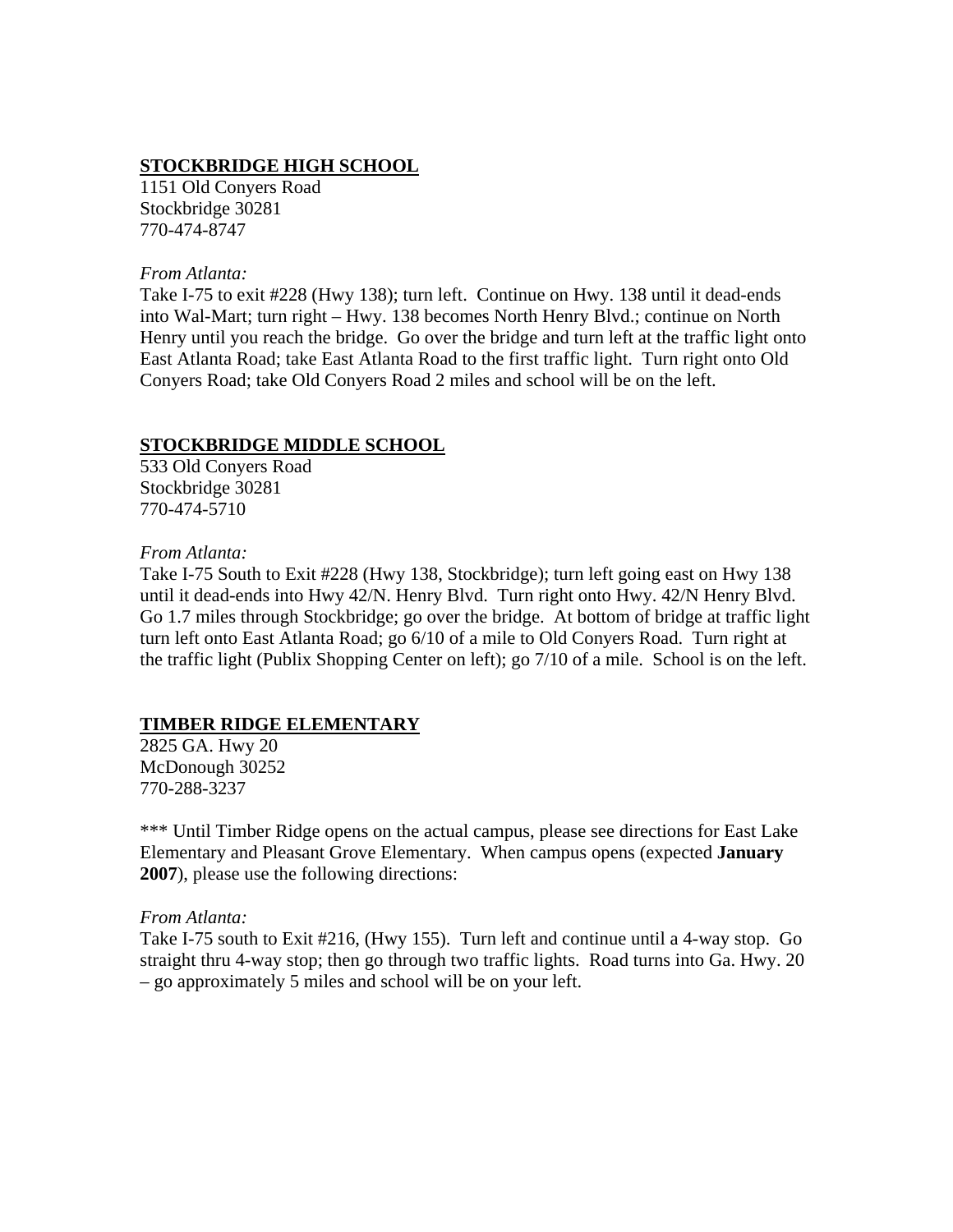## **TUSSAHAW ELEMENTARY**

225 Coan Drive McDonough, GA 30252 770-957-0164

#### *From McDonough*:

Take Hwy 155 South. At the intersection of Hwy 155 and Hwy 42/23, turn Left at Stop Light onto Hwy 42/23 South. (Checkers is on your Right). Stay on Hwy 42 South for approximately 2.4 miles. Turn Left onto John R. Williams Pkwy. At the stop sign go straight onto Coan Road. Tussahaw Elementary is approximately 3/10 of a mile on the left.

### *From I-75:*

Take Exit 216 (Hwy 155). Turn to go toward McDonough. Go approximately 3/10 of a mile, turn Right at the stop light onto King Mill Road. (Midland Industrial Park). At stop sign, turn Right onto Hwy 42/23 South. Go approximately 7/10 of a mile, turn Left onto John R. Williams Pkwy. At the stop, go straight onto Coan Road. Tussahaw Elementary is approximately 3/10 of a mile on the left.

### **UNION GROVE HIGH SCHOOL**

120 East Lake Road McDonough 30252 678-583-8502

### *From Atlanta:*

I-75 South to Exit #222 (Jodeco Road); turn left on Jodeco Road. Travel east on Jodeco Road for approximately 4 miles; Jodeco Road will intersect with Hwy. 42 (at the traffic light); turn left on Hwy. 42. Turn right at the next traffic light (Campground Rd.) and travel east on Campground Rd. for approximately 3 miles. Campground Road will intersect with Hwy. 155; turn left onto Hwy. 155 and travel north on Hwy. 155 for about 1.5 miles. Turn right at the Chevron Station onto East Lake Road. School is the 1st parking lot on the right.

### *From Interstate 20 East:*

Take Exit #68 (Wesley Chapel Road); turn right off the exit, then turn left at the first traffic light (Snapfinger Road). Snapfinger Road will become Hwy. 155 South; follow Hwy. 155 South for approximately 10 miles. Cross Hwy. 138 (4- way stop) and continue on Hwy. 155 South for approximately 3 miles. Turn left at the traffic light onto East Lake Road. School is on the right.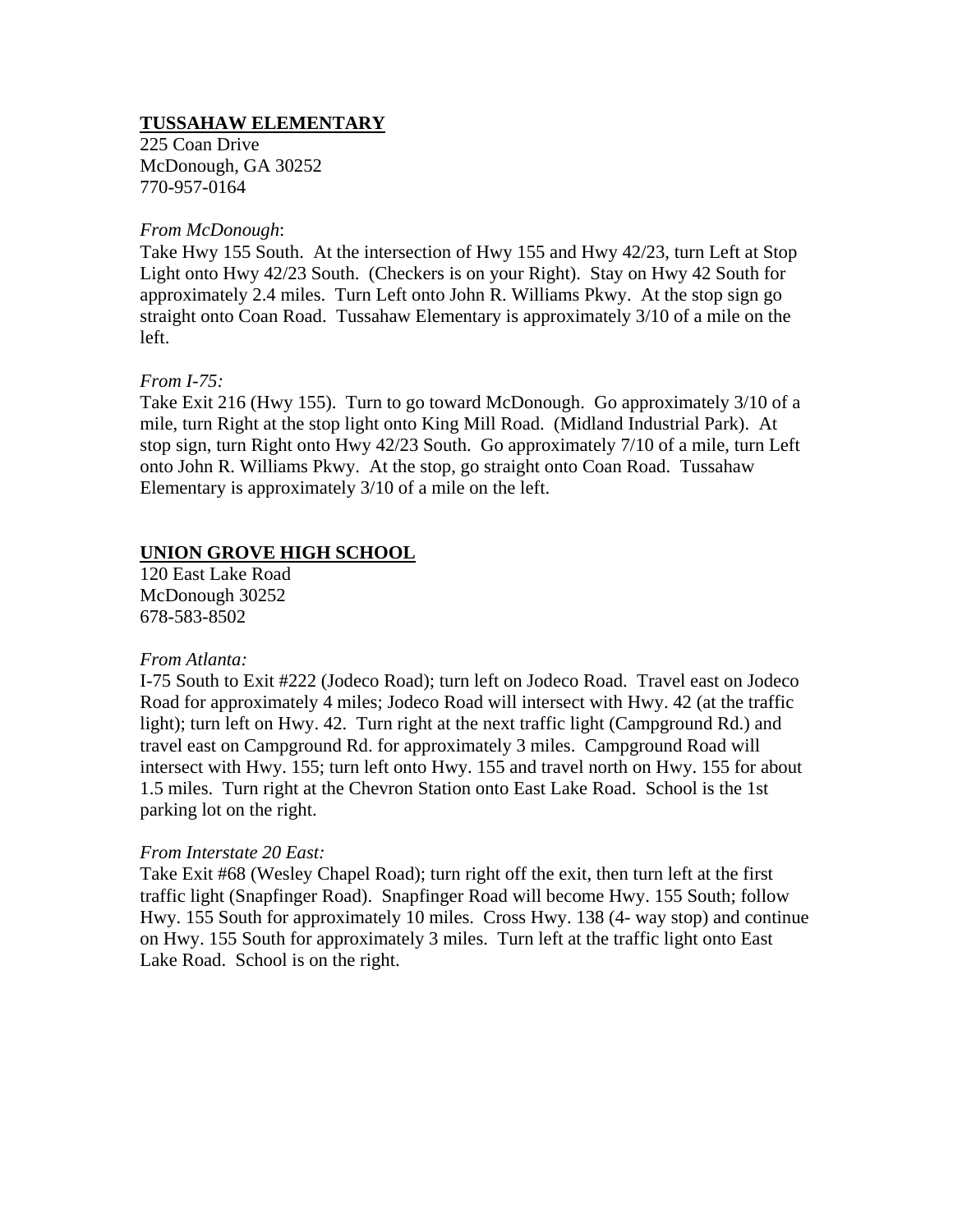### **UNION GROVE MIDDLE SCHOOL**

210 East Lake Road McDonough 30252 678-583-8978

#### *From Atlanta:*

I-75 South to Exit #222 (Jodeco Road); turn left on Jodeco Road. Travel east on Jodeco Road for approximately 4 miles; Jodeco Road will intersect with Hwy. 42 (at the traffic light); turn left on Hwy. 42. Turn right at the next traffic light (Campground Rd.) and travel east on Campground Rd. for approximately 3 miles. Campground Road will intersect with Hwy. 155; turn left onto Hwy. 155 and travel north on Hwy. 155 for about 1.5 miles. Turn right at the Chevron Station onto East Lake Road. School is the second school on the right, just past the stadium.

#### *From Interstate 20 East:*

Take Exit #68 (Wesley Chapel Road); turn right off the exit, then turn left at the first traffic light (Snapfinger Road). Snapfinger Road will become Hwy. 155 South; follow Hwy. 155 South for approximately 10 miles. Cross Hwy. 138 (4- way stop) and continue on Hwy. 155 South for approximately 3 miles. Turn left at the traffic light onto East Lake Road. School is the second school on the right, just past the stadium.

### **UNITY GROVE ELEMENTARY SCHOOL**

1180 LeGuin Mill Road Locust Grove 30248 770-898-8886

#### *From McDonough:*

Follow Hwy. 81 East from the McDonough Square for approximately 3 miles. Turn right onto Old Jackson Road (just past the BP Station on the right.) Follow Old Jackson Road for approximately 3.9 miles. Turn right onto LeGuin Mill Road; school is approximately 1.2 miles on the left.

### *From I-75 North:*

Take exit #212 (Locust Grove); turn left onto Bill Gardner Parkway - road dead-ends into Hwy. 23/42. Turn right onto Hwy. 23/42; travel approximately .3 miles and turn left onto Peeksville Road. Follow Peeksville Road for approximately .9 miles; turn left onto LeGuin Mill Road. School is approximately 2.2 miles on the right.